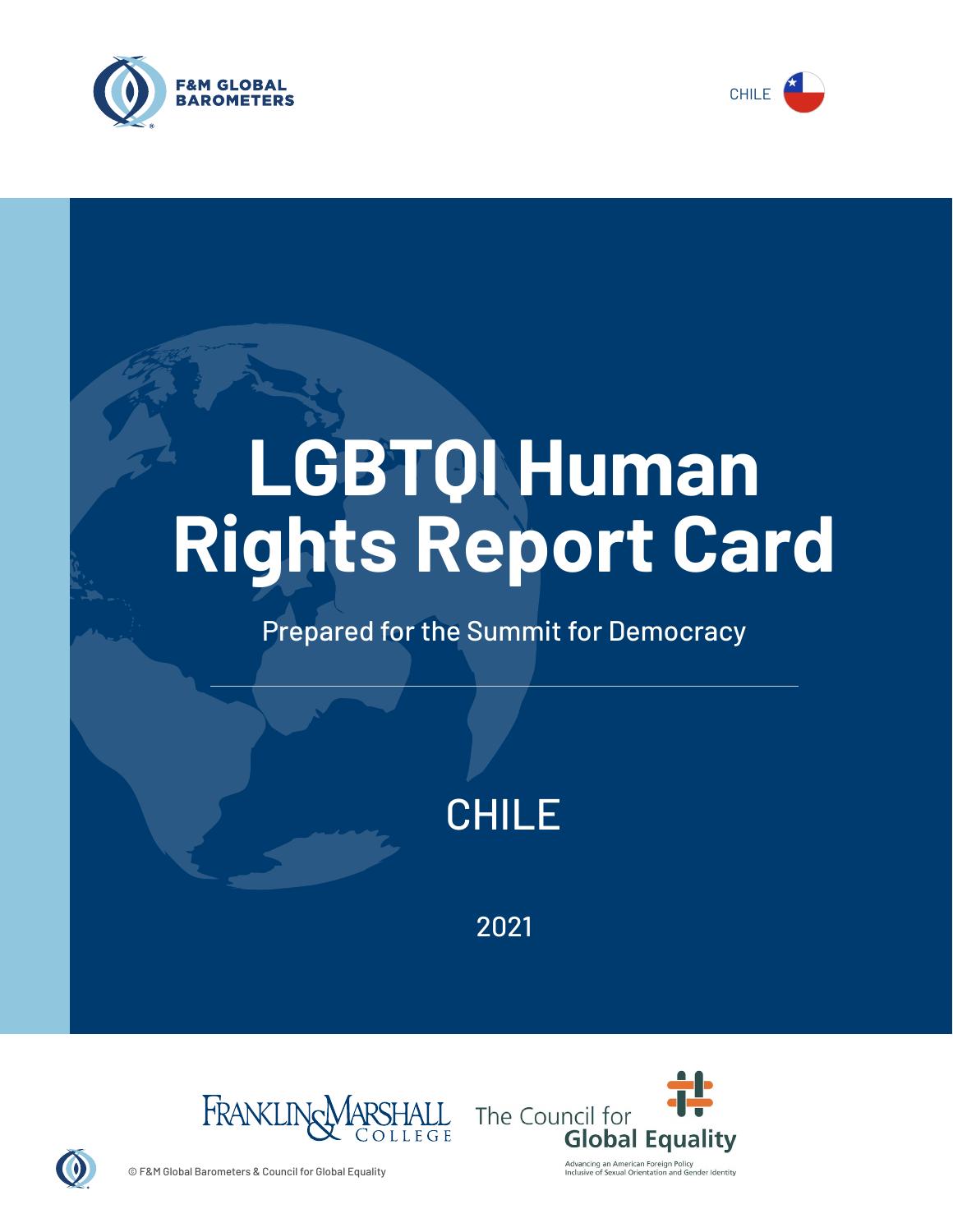



# Report Card on the Human Rights of LGBTQI Peoples **OVERVIEW** Chile

Inclusive democracies value the democratic, economic, and social contributions of *all* citizens. Indeed, democracy itself cannot thrive unless the human rights of all people are protected, and this must include protections for often marginalized lesbian, gay, bisexual, transgender, queer, and intersex (LGBTQI) peoples. Advancing rights for the protection of LGBTQI people is also closely correlated to broader democratic dividends, including efforts to address democratic backsliding, fight corruption, and build resilient movements to fight authoritarianism. These themes of the Summit for Democracy are also themes of LGBTQI movements around the world.

This report card provides a concise measurement of the attainment of core human rights protections for LGBTQI individuals. It sets the collective standard for participating states' core legal obligations toward LGBTQI peoples and consequently the ability of LGBTQI citizens to contribute to and benefit from democratic institutions. Countries are graded on three dimensions: Basic Rights, Protection from Violence, and Socio-economic rights. Only one state has achieved all benchmarks. The Summit for Democracy signals the start of a year of action when all states will have an opportunity to demonstrate progress in advancing the human rights and democratic participation of LGBTQI peoples.

The report card is based on **2020** baseline data and will be updated during the year of action to reflect advances over the coming year, culminating in a 2022 report at the end of the Summit process.

| $0 - 59\%$ | $60 - 69\%$ | $70 - 79\%$ | $80 - 89\%$ | $90 - 100\%$ |
|------------|-------------|-------------|-------------|--------------|
| Failing    | Poor        | Fair        | Good        | Excellent    |

### **REPORT CARD SCALE**

## **ADDITIONAL DEMOCRACY INDICATORS**

| Democracy Index<br>Full Democracy 8-10   Flawed Democracy 6-8   Hybrid Democracy 4-6   Authoritarian 0-4 | 2020                 | 8.28/10  |
|----------------------------------------------------------------------------------------------------------|----------------------|----------|
| Freedom House Freedom in the World<br>Free 70-100   Partly Free 40-69   Not Free 0-39                    | 2020                 | 90/100   |
| <b>Corruption Perceptions Index</b><br>Very Clean 100/100   Highly Corrupt 0/100                         | 020<br>$\sim$        | 67/100   |
| <b>Global Acceptance Index</b><br>High Acceptance 10   Low Acceptance 0                                  | $017 - 20$<br>$\sim$ | 6.83/10  |
| <b>Fragile States Index</b><br>Sustainable 0-30   Stable 30-60   Warning 60-90   Alert 90-100            | 2020                 | 42.5/100 |
| <b>UNDP Gender Inequality Index</b><br>Very High 0.0   Low 1.0                                           | 019<br>$\sim$        | 0.247/1  |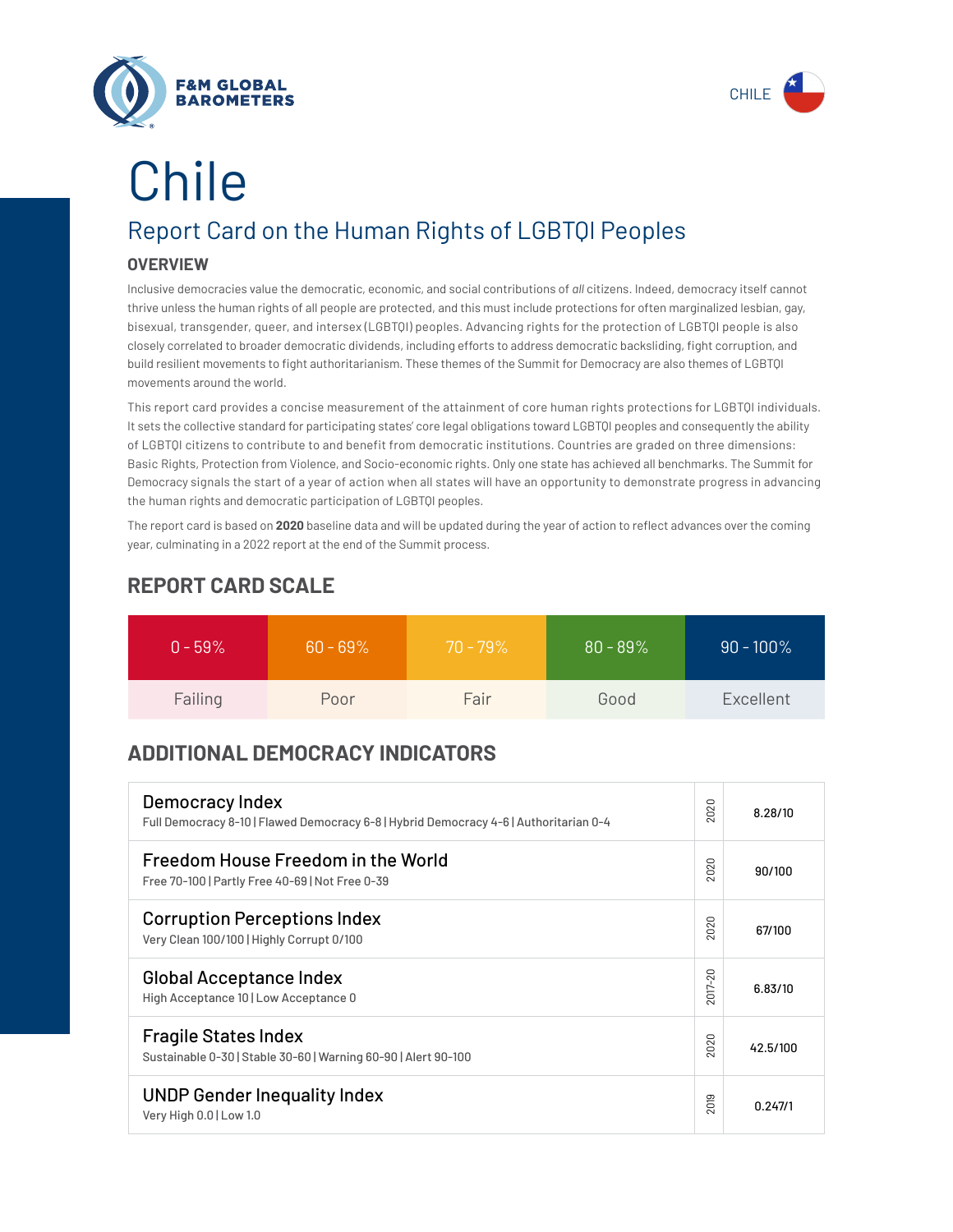



**The report card items are based on 2020 baseline data.**

| 100% | <b>DIMENSION 1: BASIC HUMAN RIGHTS</b>                                                               |                |                          |
|------|------------------------------------------------------------------------------------------------------|----------------|--------------------------|
|      | 1 No criminalization of sexual orientation                                                           |                | $\overline{\phantom{0}}$ |
|      | 2 No criminalization of gender identity or expression                                                |                | c                        |
|      | 3 Freedom from arbitrary arrest based on sexual orientation                                          |                | $\Box$                   |
|      | 4 Freedom from arbitrary arrest based on gender identity                                             |                | $\overline{\phantom{0}}$ |
|      | 5 Legal recognition of gender identity                                                               |                | $\bigcirc$               |
|      | 6 No physiological alteration requirement for legal gender recognition                               |                | $\bigcirc$               |
|      | 7 No psychiatric diagnosis requirement for legal gender recognition                                  |                | $\bigcirc$               |
|      | 8 LGBTQI organizations are allowed to legally register                                               |                | $\blacksquare$           |
|      | 9 LGBTQI organizations are able to peacefully and safely assemble                                    |                | $\Box$                   |
|      | 10 Security forces provide protection to LGBTQI pride participants                                   |                | O                        |
| 50%  | <b>DIMENSION 2: PROTECTION FROM VIOLENCE</b>                                                         | <b>YES</b>     | N <sub>0</sub>           |
|      | 11 Ban on gay conversion therapy                                                                     | $\blacksquare$ |                          |
|      | 12 Hate crimes legislation includes sexual orientation                                               |                | O                        |
|      | 13 Hate crimes legislation includes gender identity                                                  |                | $\bigcirc$               |
|      | 14 Hate crimes legislation includes sex characteristics                                              |                |                          |
|      | 15 Hate speech laws include sexual orientation                                                       | $\blacksquare$ |                          |
|      | 16 Hate speech laws include gender identity                                                          |                | $\blacksquare$           |
|      | 17 Equality body mandate exists                                                                      |                | $\bigcirc$               |
|      | 18 Prohibition of medically-unnecessary non-consensual medical interventions on intersex individuals |                |                          |
|      | 19 Gender affirming prison accommodations                                                            | $\Box$         |                          |
|      | 20 Asylum for LGBTQI individuals is available within the country                                     |                |                          |
| 60%  | <b>DIMENSION 3: SOCIO-ECONOMIC RIGHTS</b>                                                            | <b>YES</b>     | N0                       |
|      | 21 Workplace non-discrimination laws include sexual orientation                                      |                |                          |
|      | 22 Workplace non-discrimination laws include gender identity                                         |                |                          |
|      | 23 Workplace non-discrimination laws include sex characteristics                                     |                |                          |
|      | 24 Fair housing non-discrimination laws include sexual orientation                                   |                |                          |
|      | 25 Fair housing non-discrimination laws include gender identity                                      |                |                          |
|      | 26 Head of state supports marriage equality                                                          |                |                          |
|      | 27 State allows for marriage equality                                                                |                |                          |
|      | 28 State prohibits discrimination in healthcare based on sexual orientation                          |                |                          |
|      | 29 State prohibits discrimination in health care based on gender identity                            |                |                          |
|      | 30 Legal classifications (such as an X sex or gender marker) universally available                   |                |                          |